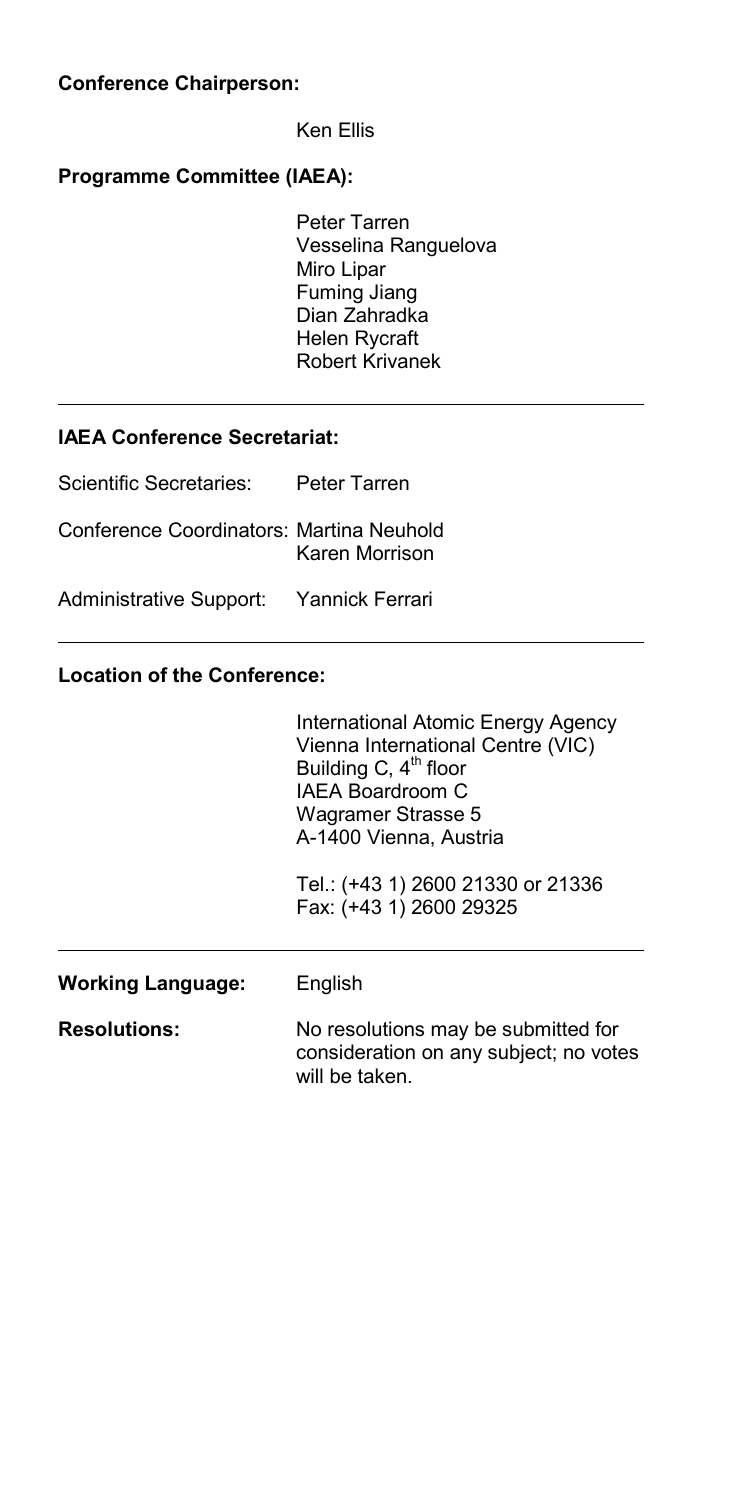## . **Mobile Conference Application:**

Participants may wish to download the conference application (App) available at *Google Play* and the *iTunes Store*. Once downloaded, simply search for "IAEA Conferences" where this conference will be featured.

The App allows you to:

- put together your own schedule and view up-to-date programme information;
- view powerpoint presentations of those speakers who have permitted their release after the presentation;
- interact with other participants and using the App submit your questions/comments during the sessions, if you wish to do so;
- towards the end of the conference, we would appreciate it, if you would provide us with your feedback using the evaluation form available at the App.

If you have questions or require assistance on the App., please contact the Registration Desk, outside the conference room, Board Room C, C Building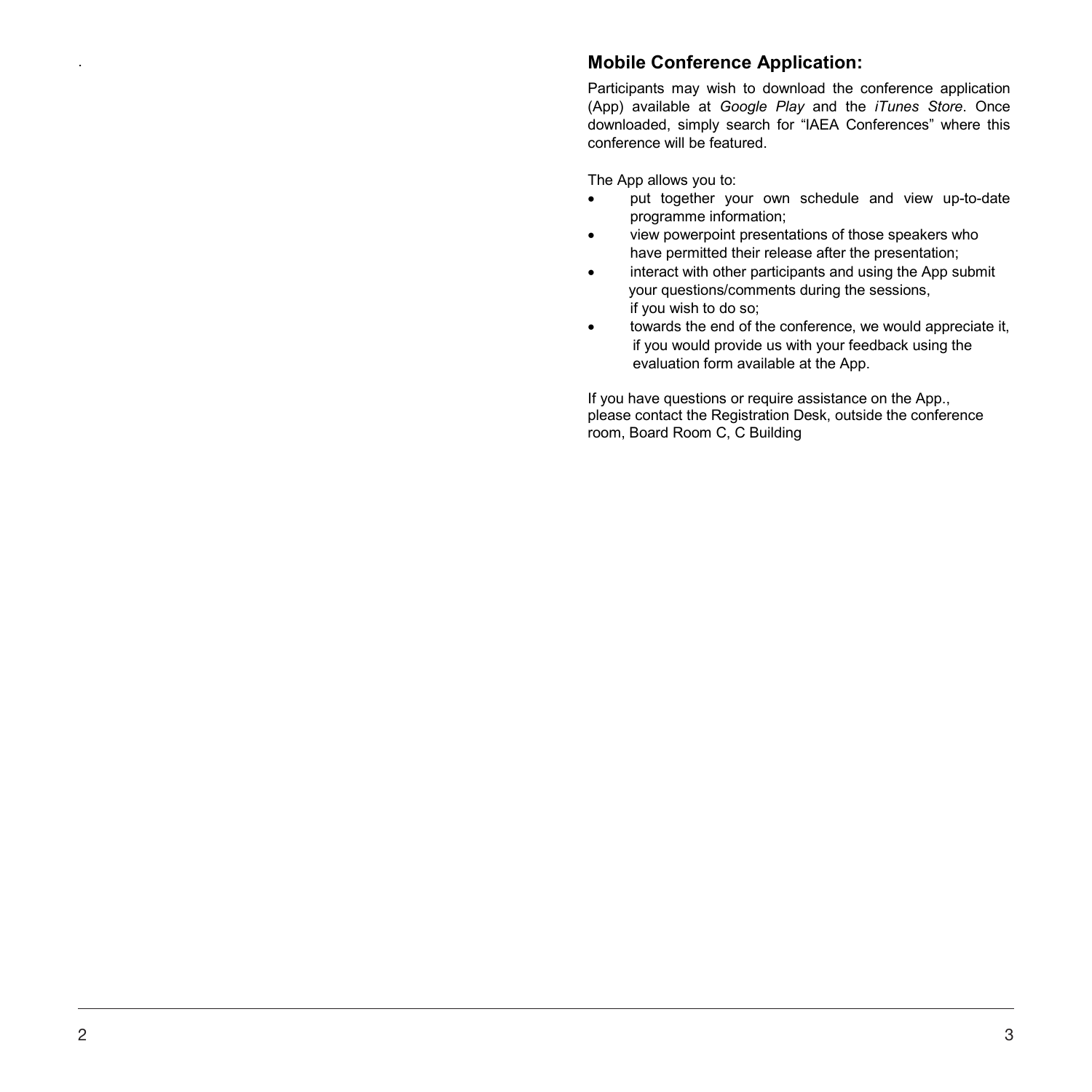## **TIMETABLE**

# **Tuesday, 23 June 2015**

| 08:00 - 16:00 Registration and distribution of conference |
|-----------------------------------------------------------|
| material                                                  |

|                             | 09:30 - 10:50 Opening Session                                                              |
|-----------------------------|--------------------------------------------------------------------------------------------|
|                             | 10:50 - 11:10 Coffee/Tea Break                                                             |
|                             | 11:10 - 12:30 Opening Session (cont'd)                                                     |
| $12:30 - 14:00$ Lunch Break |                                                                                            |
|                             | 14:00 - 15:20 Session 1: International Operational Safety<br><b>Peer Reviews</b>           |
|                             | 15:20 - 15:45 Coffee/Tea Break                                                             |
|                             | 15:45 - 17:45 Session 1 (cont'd) : International Operational<br><b>Safety Peer Reviews</b> |

## **Wednesday, 24 June 2015**

18:00 - 20:00 Welcome Reception

|                           | 09:00 - 10:20 Session 2: Corporate Management of Safety |                                                            |  |
|---------------------------|---------------------------------------------------------|------------------------------------------------------------|--|
|                           | 10:20 - 11:00 Coffee/Tea Break Poster Session A         |                                                            |  |
|                           | <b>Safety Panel Discussion on Session</b>               | 11:00 - 12:30 Session 2 (cont'd): Corporate Management of  |  |
| 12:30 - 14:00 Lunch Break |                                                         |                                                            |  |
|                           | <b>Improvements</b>                                     | 14:00 - 15:30 Session 3: Post-Fukushima Operational Safety |  |
|                           | 15:30 - 16:00 Coffee/Tea Break Poster Session A         |                                                            |  |

**16:00 - 18:30 Session 3 (cont'd): Post-Fukushima Operational Safety Improvements**

## **Thursday, 25 June 2015**

|                           | 09:00 - 10:20 Session 4: Operating Experience          |                                                         |  |
|---------------------------|--------------------------------------------------------|---------------------------------------------------------|--|
|                           | 10:20 - 10:40 Coffee/Tea Break Poster Session B        |                                                         |  |
|                           | 10:40 - 12:30 Session 4 (cont'd): Operating Experience |                                                         |  |
| 12:30 - 14:00 Lunch Break |                                                        |                                                         |  |
|                           |                                                        | 14:00 - 15:20 Session 5: Leadership and Safety Culture  |  |
|                           | 15:20 - 16:00 Coffee/Tea Break Poster Session B        |                                                         |  |
|                           | Culture                                                | 16:00 - 18:00 Session 5 (cont'd): Leadership and Safety |  |

# **Friday, 26 June 2015**

| 09:00 - 10:20             | Session 6: Long Term Operation          |
|---------------------------|-----------------------------------------|
|                           | 10:20 - 11:00 Coffee/Tea Break          |
| 11:00 - 12:30             | Session 6 (cont'd): Long Term Operation |
| 12:30 - 13:30 Lunch Break |                                         |
|                           | 13:30 - 15:00 Closing Session           |
|                           |                                         |

# **POSTERS:**

| <b>Session A:</b> | Wednesday, 24 June 2015                     |
|-------------------|---------------------------------------------|
|                   | From 10:20 to 11:00 and from 15:30 to 16:00 |

**Session B:** Thursday, 25 June 2015 From 10:20 to 10:40 and from 15:20 to 16:00

All posters will be displayed for the entire duration of the conference.

Authors are requested to be present at their posters during the respective coffee/tea breaks for discussion with interested participants.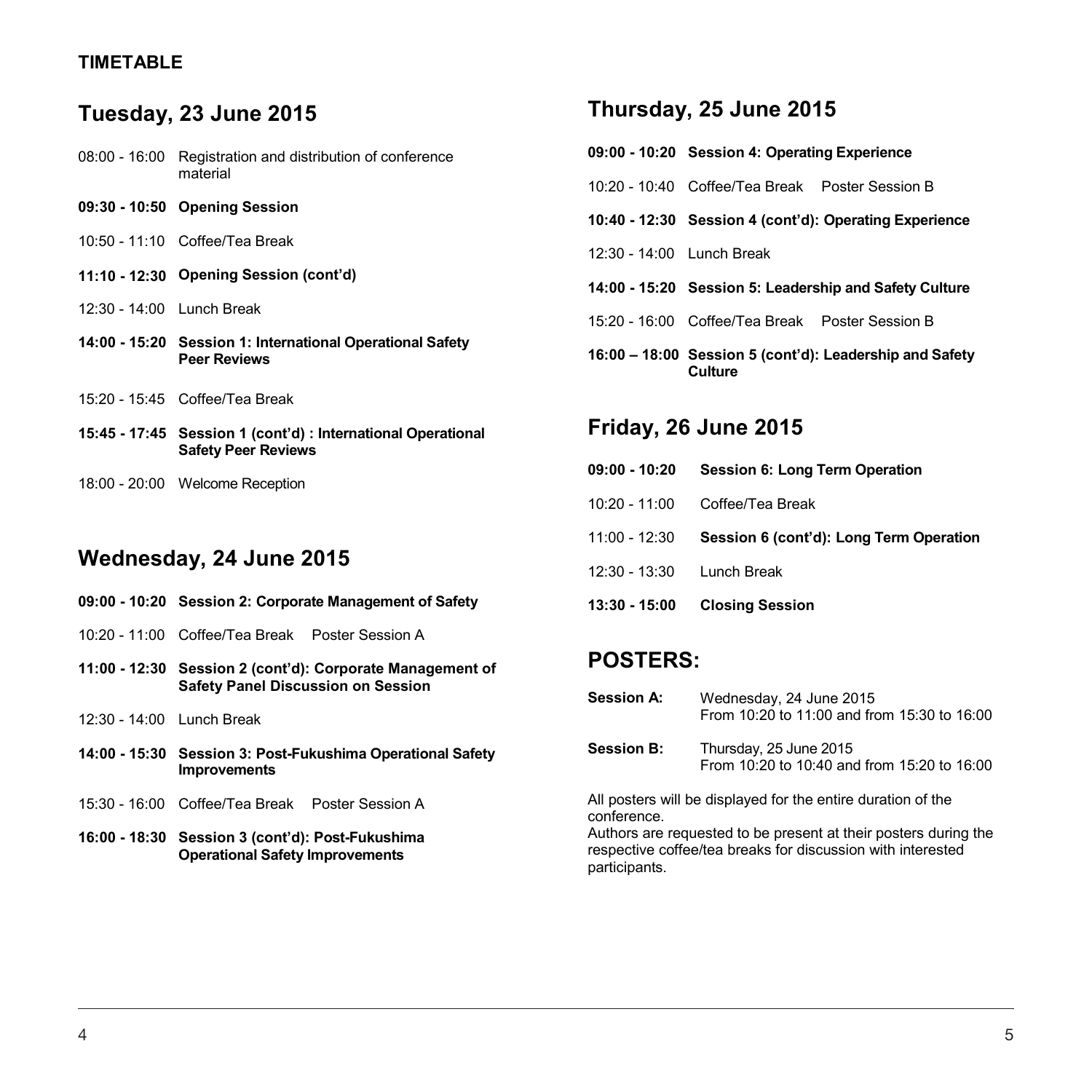## **TUESDAY, 23 JUNE 2015**

| 08:00           | Registration and distribution of<br>conference material                                                                                                                         |
|-----------------|---------------------------------------------------------------------------------------------------------------------------------------------------------------------------------|
| 09:30 - 12:30   | <b>OPENING SESSION</b>                                                                                                                                                          |
| $09:30 - 09:40$ | Denis Flory, IAEA<br>Deputy Director General<br>Head of the Department of Nuclear<br>Safety and Security                                                                        |
| 09:40 - 09:50   | Ken Ellis, WANO<br><b>Chief Executive Officer</b><br><b>World Association of Nuclear Operators</b>                                                                              |
|                 | Addresses on behalf of professional bodies                                                                                                                                      |
| 09:50 - 10:10   | <b>Nancy Salgado, OECD</b><br>Deputy Head of the Division of<br>Nuclear Safety Technology and<br>Regulation<br><b>Organization for Economic Co-operation</b><br>and Development |
| 10:10 - 10:30   | Ken Ellis, WANO<br><b>Chief Executive Officer</b><br><b>World Association of Nuclear Operators</b>                                                                              |
| 10:30 - 10:50   | Jim Lynch, INPO<br>Vice President Plant Performance Recovery<br><b>Institute of Nuclear Power Operations</b>                                                                    |
| 10:50 - 11:10   | <b>Coffee/Tea Break</b>                                                                                                                                                         |
| 11:10 - 11:30   | Shojiro Matsuura, JANSI<br>Chairman<br>Japan Nuclear Safety Institute                                                                                                           |
| 11:30 - 11:50   | <b>Bing Dai, RINPO</b><br>Director of Planning and Research<br>Department<br><b>Research Institute of Nuclear Power</b><br><b>Operations</b>                                    |
| 11:50 - 12:10   | Jean Pol Poncelet, FORATOM<br>Director General<br><b>European Atomic Forum</b>                                                                                                  |
| 12:10 - 12:20   | Greg Rzentkowski, IAEA<br><b>Director</b><br>Division of Nuclear Installation Safety                                                                                            |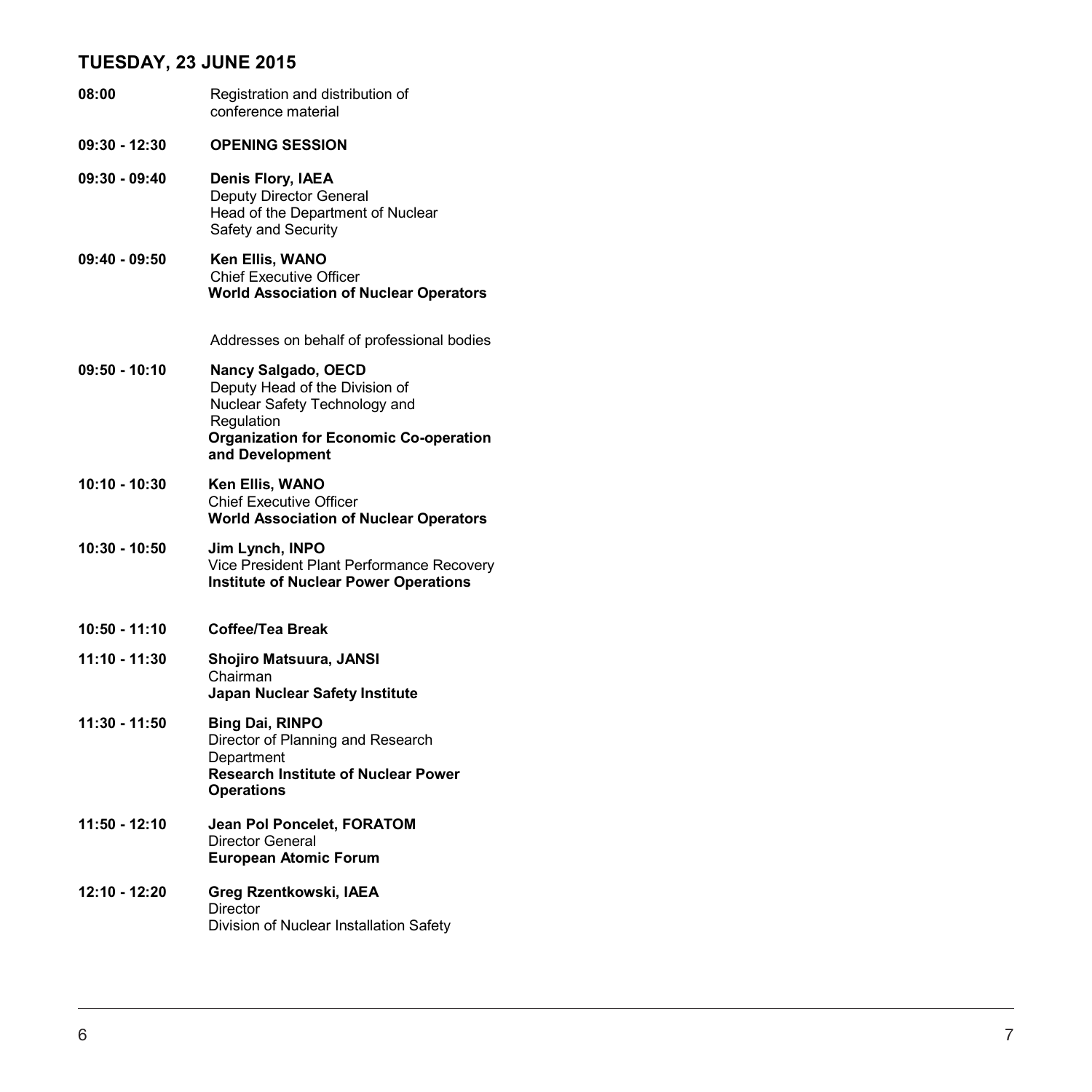## **TUESDAY, 23 JUNE 2015**

**14:00 - 17:45 SESSION 1 International Operational Safety Peer Reviews**

**Chairperson Dominique Miniere, France**

# **Technical Vesselina Ranguelova, IAEA**

**Secretary**

| Time          | No. of Paper<br>IAEA-CN-227- | Name                                                                                       | <b>Designating Member</b><br>State/Organization | <b>Title of Paper</b>                                                                                               |
|---------------|------------------------------|--------------------------------------------------------------------------------------------|-------------------------------------------------|---------------------------------------------------------------------------------------------------------------------|
| 14:00 - 14:20 | 8                            | Vesselina<br>Ranguelova                                                                    | <b>IAEA</b>                                     | Recent Experience and Future<br>Development of the OSART<br>Programme                                               |
| 14:20 - 14:40 | 9                            | David Crabtree                                                                             | <b>WANO</b>                                     | <b>WANO Peer Review</b><br>Programme                                                                                |
| 14:40 - 15:00 | 10                           | <b>Bernard Chaloin</b>                                                                     | <b>WANO</b>                                     | Design Informed Peer-Review<br>Methodology                                                                          |
| 15:00 - 15:20 | 11                           | Dominique Miniere                                                                          | France                                          | OSART and WANO Experience<br>at EDF                                                                                 |
| 15:20 - 15:45 | Coffee/Tea Break             |                                                                                            |                                                 |                                                                                                                     |
| 15:45 - 16:05 | 12                           | Sergey Kharlampiev                                                                         | <b>Russian Federation</b>                       | <b>OSART Missions in Russia and</b><br>their Influence on Operational<br>Safety Improvement. Example<br>of Kola NPP |
| 16:05 - 16:25 | 13                           | <b>Theodore Stoner</b>                                                                     | United States of America                        | <b>OSART Experience at Clinton</b><br><b>NPS</b>                                                                    |
| 16:25 - 16:45 | 14                           | Hans Olov Andersson                                                                        | Sweden                                          | Forsmark NPP OSART and<br><b>WANO Experience</b>                                                                    |
| 16:45 - 17:45 |                              | Panel Discussion<br>Speakers of Session 1<br>Marta Ziakova<br>Petro Kotin<br>Georg Schwarz |                                                 |                                                                                                                     |

18:00 – 20:00 Welcome Reception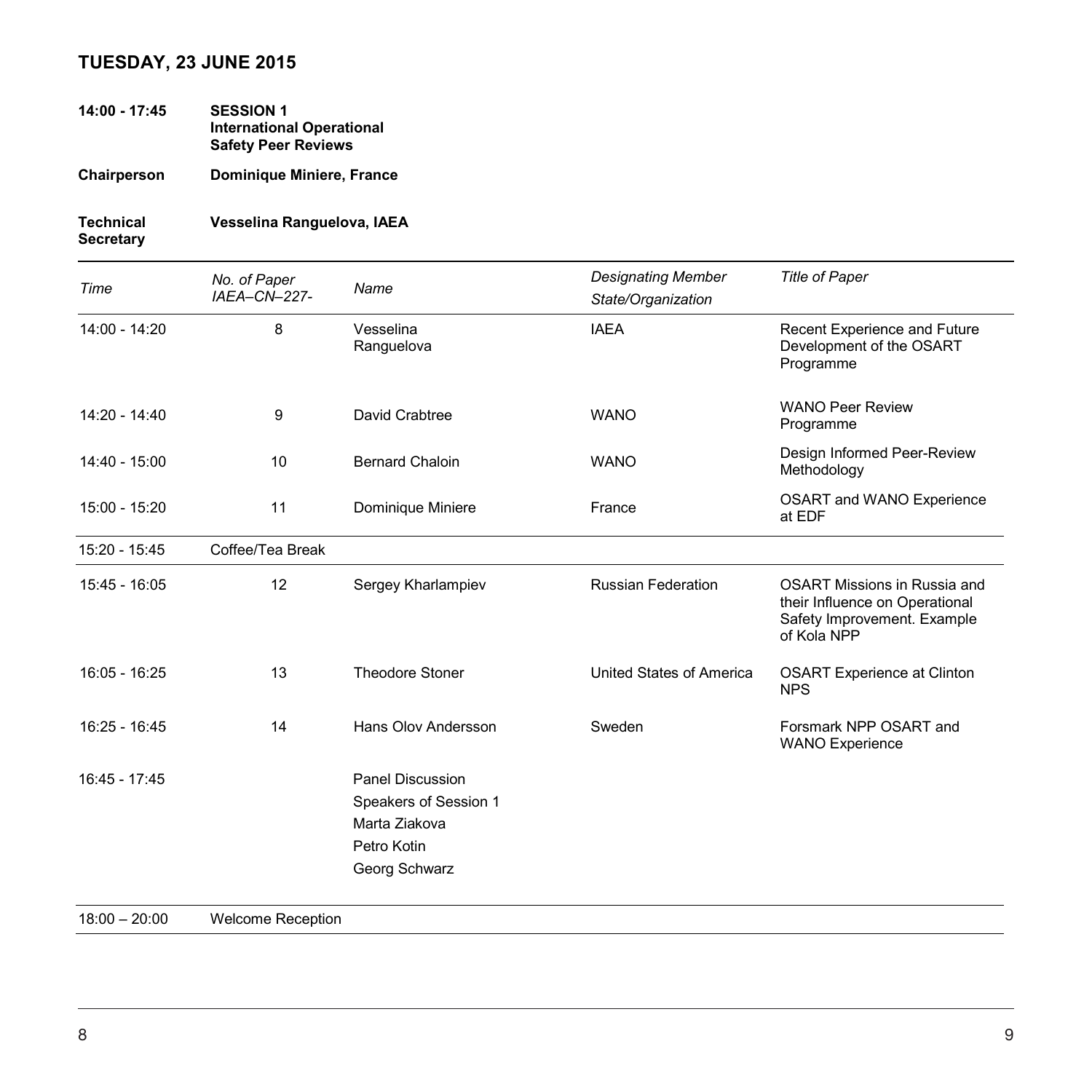## **WEDNESDAY, 24 JUNE 2015**

- **09:00 - 12:30 SESSION 2 Corporate Management of Safety**
- **Chairperson Iva Kubanova, Czech Republic**

## **Technical Miro Lipar, Slovakia**

## **Secretary**

| Time            | No. of Paper<br>IAEA-CN-227- | Name                                  | <b>Designating Member</b> | <b>Title of Paper</b>                                                                                                |
|-----------------|------------------------------|---------------------------------------|---------------------------|----------------------------------------------------------------------------------------------------------------------|
|                 |                              |                                       | State/Organization        |                                                                                                                      |
| $09:00 - 09:20$ | 15                           | Philippe Renoux                       | France                    | <b>EDF Experience</b>                                                                                                |
| $09:20 - 09:40$ | 16                           | Bohdan Zronek                         | <b>Czech Republic</b>     | <b>CEZ Experience</b>                                                                                                |
| $09:40 - 10:00$ | 17                           | Dave Berko                            | United States of America  | INPO's Perspective on<br>Corporate Management of<br>Safety                                                           |
| $10:00 - 10:20$ | 18                           | Igor Zonov                            | <b>Russian Federation</b> | <b>Experience with Functioning</b><br>and Development of the<br>Nuclear Safety Oversight<br>Service in Rosenergoatom |
| $10:20 - 11:00$ |                              | Coffee/Tea Break and Poster Session A |                           |                                                                                                                      |
| 11:00 - 11:20   | 19                           | Peter Touminen                        | Finland                   | Fortum Corporate Oversight<br>Experience                                                                             |
| $11:20 - 11:40$ | 20                           | Peter Janko                           | Slovakia                  | Corporate Independent<br>Oversight in Slovenske<br>Elektrarne                                                        |
| $11:40 - 12:30$ |                              | <b>Panel Discussion</b>               |                           |                                                                                                                      |
|                 |                              | Speakers of Session 2                 |                           |                                                                                                                      |
|                 |                              | Dana Drábová                          |                           |                                                                                                                      |
|                 |                              | Yanko Yanev                           |                           |                                                                                                                      |
| $12:30 - 14:00$ | Lunch Break                  |                                       |                           |                                                                                                                      |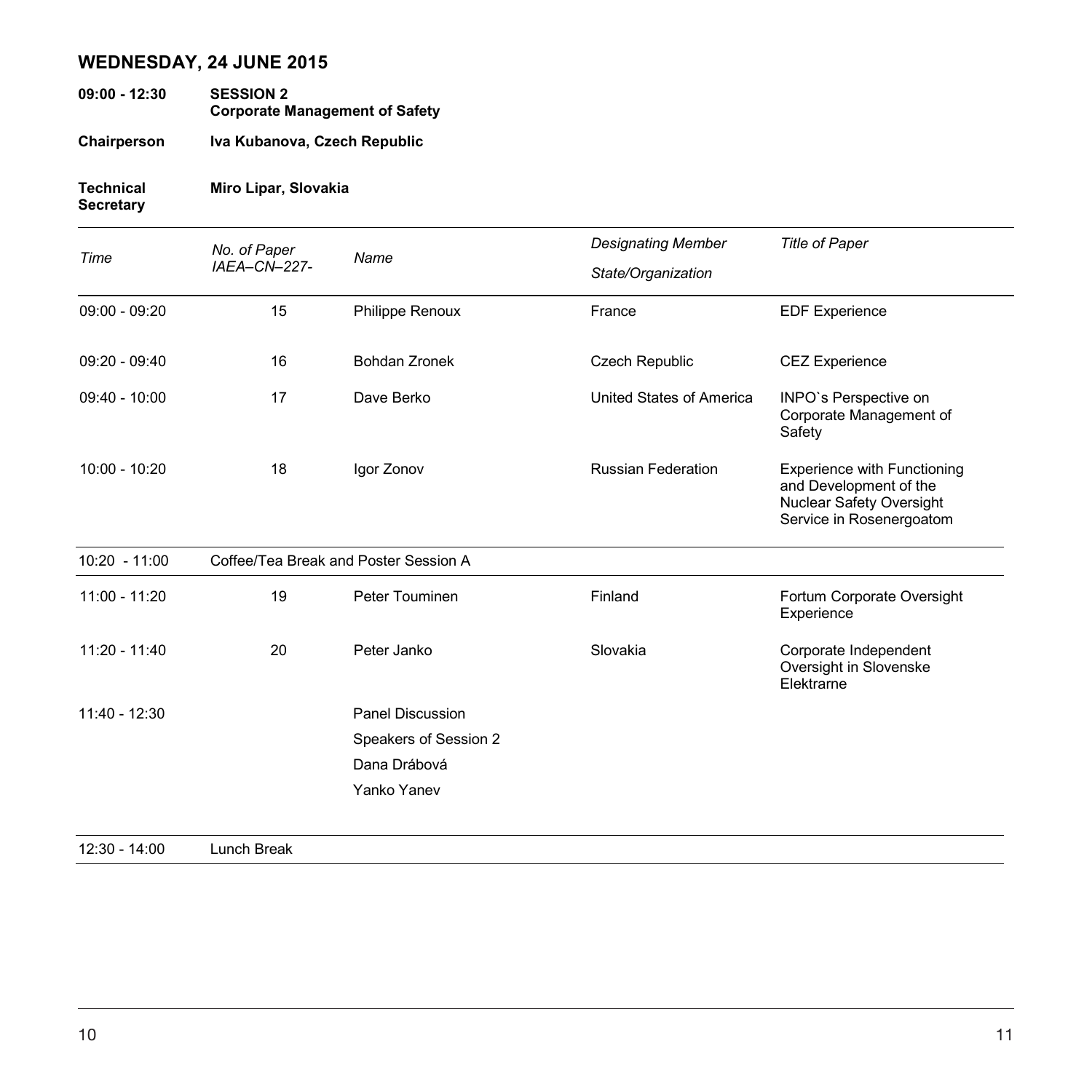## **14:00 - 18:00 SESSION 3 Post-Fukushima Operational Safety Improvements**

**Chairperson Fred Dermarkar, Canada**

**Technical Fuming Jiang, IAEA Secretary**

| Time            | No. of Paper<br>IAEA-CN-227- | Name                                                                                                         | <b>Designating Member</b> | <b>Title of Paper</b>                                                                            |
|-----------------|------------------------------|--------------------------------------------------------------------------------------------------------------|---------------------------|--------------------------------------------------------------------------------------------------|
|                 |                              |                                                                                                              | State/Organization        |                                                                                                  |
| 14:00 - 14:20   | 21                           | Zhiyong Liu                                                                                                  | China                     | Post-Fukushima Operational<br>Safety Improvements on<br>Qinshan                                  |
| 14:20 - 14:50   | 22                           | Philippe Renoux                                                                                              | France                    | Strengthening of the Local<br><b>Emergency Preparedness</b><br>Response by External Means        |
| $14:50 - 15:10$ | 23                           | Rajeev Godbole                                                                                               | India                     | Post-Fukushima Operational<br>Safety Improvements in Indian<br><b>NPS</b>                        |
| 15:10 - 15:30   | 24                           | Rosa Sardella                                                                                                | Switzerland               | The Swiss Backfitting Approach<br>after Fukushima                                                |
| $15:30 - 16:00$ |                              | Coffee/Tea Break and Poster Session A                                                                        |                           |                                                                                                  |
| 16:00 - 16:20   | 25                           | Antonio Eduardo<br>Munuera                                                                                   | Spain                     | <b>ENSREG Action Plan</b>                                                                        |
| 16:20 - 16:40   | 26                           | Naoki Takahashi                                                                                              | Japan                     | Safety Measures Taken at<br>Kashiwazaki Kariwa NPS<br>Based on the Fukushima<br>Daiichi Accident |
| $16:40 - 17:00$ | 27                           | <b>Frank Saunders</b>                                                                                        | Canada                    | Post Fukushima Enhancements<br>at Bruce Power                                                    |
| 17:00 - 18:00   |                              | <b>Panel Discussion</b><br>Speakers of Session 3<br>Philippe Jamet<br><b>Rafael Flores</b><br>Fred Dermarkar |                           |                                                                                                  |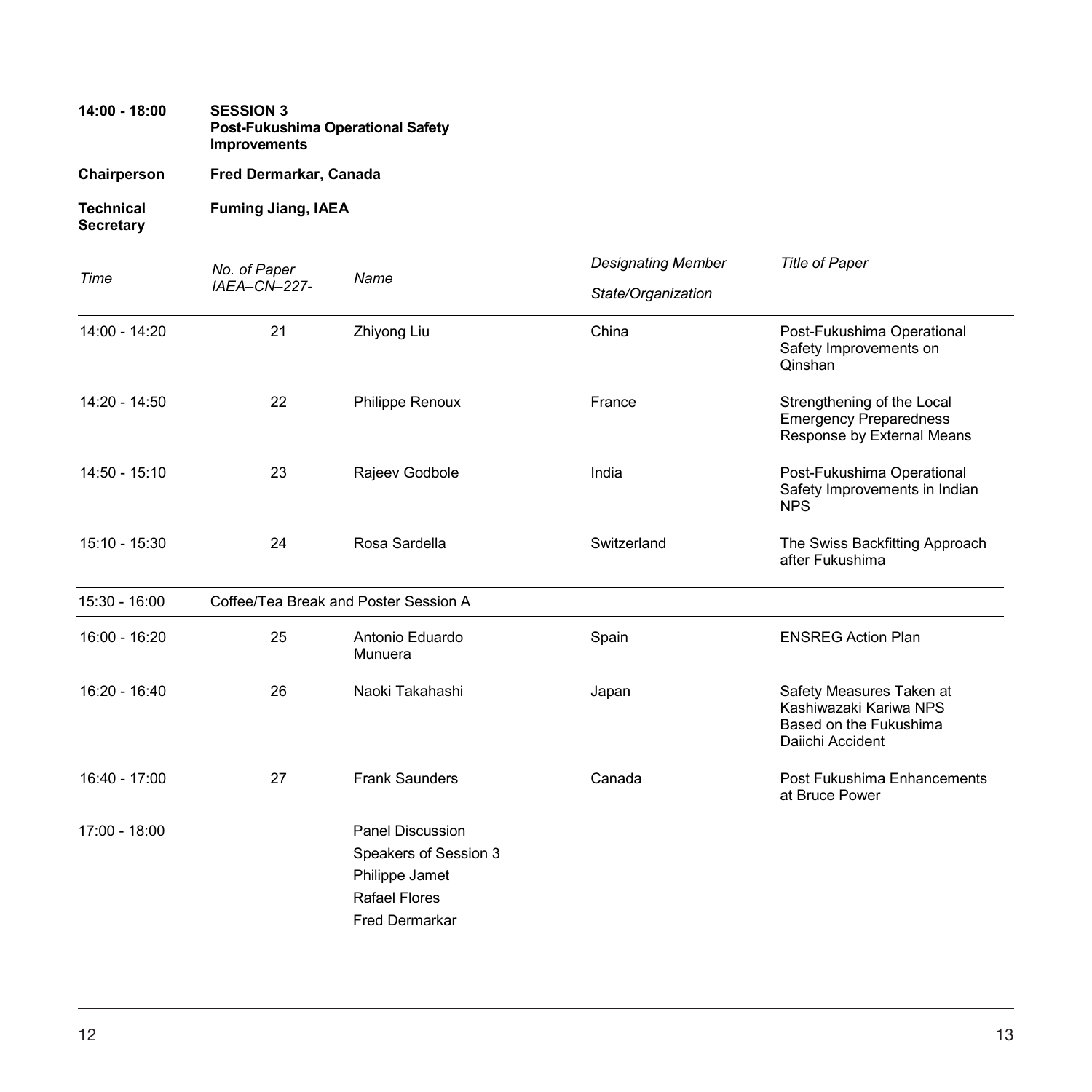## **THURSDAY, 25 JUNE 2015**

- **09:00 - 12:30 SESSION 4: Operating Experience**
- **Chairperson Abdul Hamid Akbar, China**

### **Technical Dian Zahradka, IAEA Secretary**

| Time            | No. of Paper | Name                                        | <b>Designating Member</b>   | <b>Title of Paper</b>                                                                                    |
|-----------------|--------------|---------------------------------------------|-----------------------------|----------------------------------------------------------------------------------------------------------|
|                 | IAEA-CN-227- |                                             | State/Organization          |                                                                                                          |
| $09:00 - 09:20$ | 28           | Donald Wheeler and<br><b>Charles Kharrl</b> | United States of America    | The Use of Operating<br><b>Experience During Recovery</b>                                                |
| $09:20 - 09:40$ | 29           | Dian Zahradka                               | <b>IAEA</b>                 | IAEA Operating Experience<br>Programme                                                                   |
| $09:40 - 10:00$ | 30           | Jo Maria Jozef Eric<br><b>Byttebier</b>     | <b>WANO</b>                 | WANO OE Programme                                                                                        |
| $10:00 - 10:20$ | 31           | Durk Hun Lee                                | Republic of Korea           | <b>Operating Experience</b><br>Feedback of Korea on the<br>Steam Generator Tube Leak at<br>Hanbit Unit 3 |
| $10:20 - 10:40$ |              | Coffee/Tea Break and Poster Session B       |                             |                                                                                                          |
|                 |              |                                             |                             |                                                                                                          |
| 10:40 - 11:00   | 32           | Mandy Hickson                               | United Kingdom              | Human Performance<br>Improvement in the Aviation<br>Industry                                             |
| $11:00 - 11:20$ | 33           | Neal Langerman                              | United States of America    | <b>Chemical Industry Experience</b>                                                                      |
| $11:20 - 11:40$ | 34           | Andreas Mateou                              | <b>United Arab Emirates</b> | <b>Aviation Industry Experience</b>                                                                      |

12:30 - 14:00 Lunch Break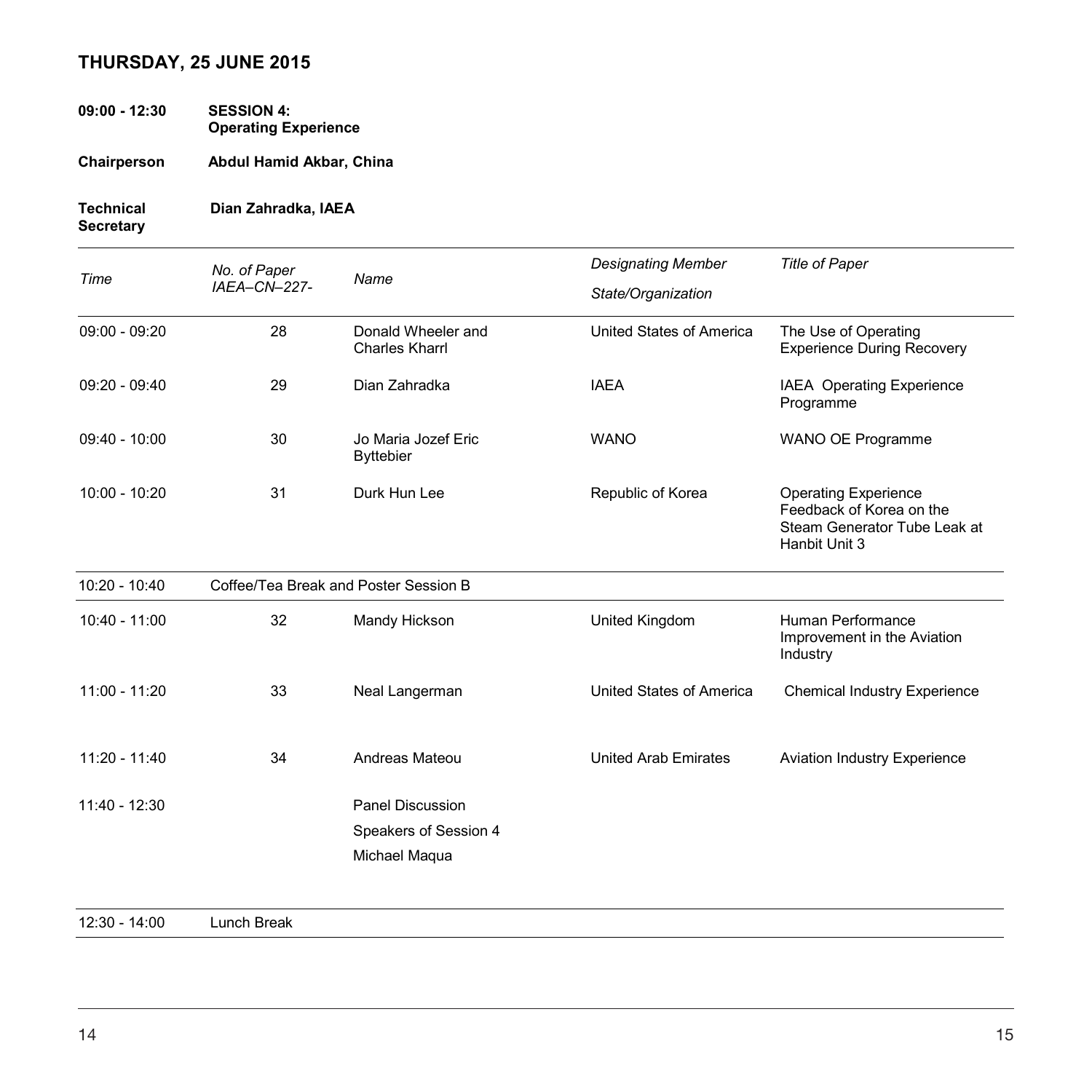## **14:00 - 18:00 SESSION 5: Leadership and Safety Culture**

**Chairperson Pia Oedewald, Finland**

### **Technical Helen Rycraft, IAEA Secretary**

|                 | No. of Paper |                                           | <b>Designating Member</b>   | <b>Title of Paper</b>                                                                            |
|-----------------|--------------|-------------------------------------------|-----------------------------|--------------------------------------------------------------------------------------------------|
| Time            | IAEA-CN-227- | Name                                      | State/Organization          |                                                                                                  |
| 14:00 - 14:20   | 35           | Helen Rycraft and<br><b>Kenneth Koves</b> | IAEA, INPO                  | Leadership and Safety Culture<br>Approaches in IAEA and Future<br>Work with WANO/INPO            |
| $14:20 - 14:40$ | 36           | Jeff Forbes                               | United States of America    | Leadership and Safety Culture                                                                    |
| 14:40 - 15:00   | 37           | <b>Eduard Volkov</b>                      | <b>Russian Federation</b>   | <b>Safety Culture Programmes</b><br>Inside Rosatom - Continuous<br><b>Improvement Processes</b>  |
| $15:00 - 15:20$ | 38           | Jesse Leonard<br><b>Brooks</b>            | <b>United Arab Emirates</b> | Developing Leadership and<br>Safety Culture in a New<br>Nuclear Power Organization<br><b>UAE</b> |
| 15:20 - 16:00   |              | Coffee/Tea Break and Poster Session B     |                             |                                                                                                  |
| 16:00 - 16:20   | 39           | <b>Stephan Rahlfs</b>                     | Germany                     | <b>EnKK Safety Culture Project</b>                                                               |
| $16:20 - 16:40$ | 40           | David Birkbeck                            | United Kingdom              | Delivering Nuclear Safety<br>Culture Improvement in a UK<br><b>NPP</b>                           |
| 16:40 - 16:50   | 41           | Keiko Mutou                               | Japan                       | Reviewing the Three Years of<br>Nuclear Safety Reform                                            |
| $16:50 - 18:00$ |              | <b>Panel Discussion</b>                   |                             |                                                                                                  |
|                 |              | Speakers of Session 5                     |                             |                                                                                                  |
|                 |              | Cornelia Ryser                            |                             |                                                                                                  |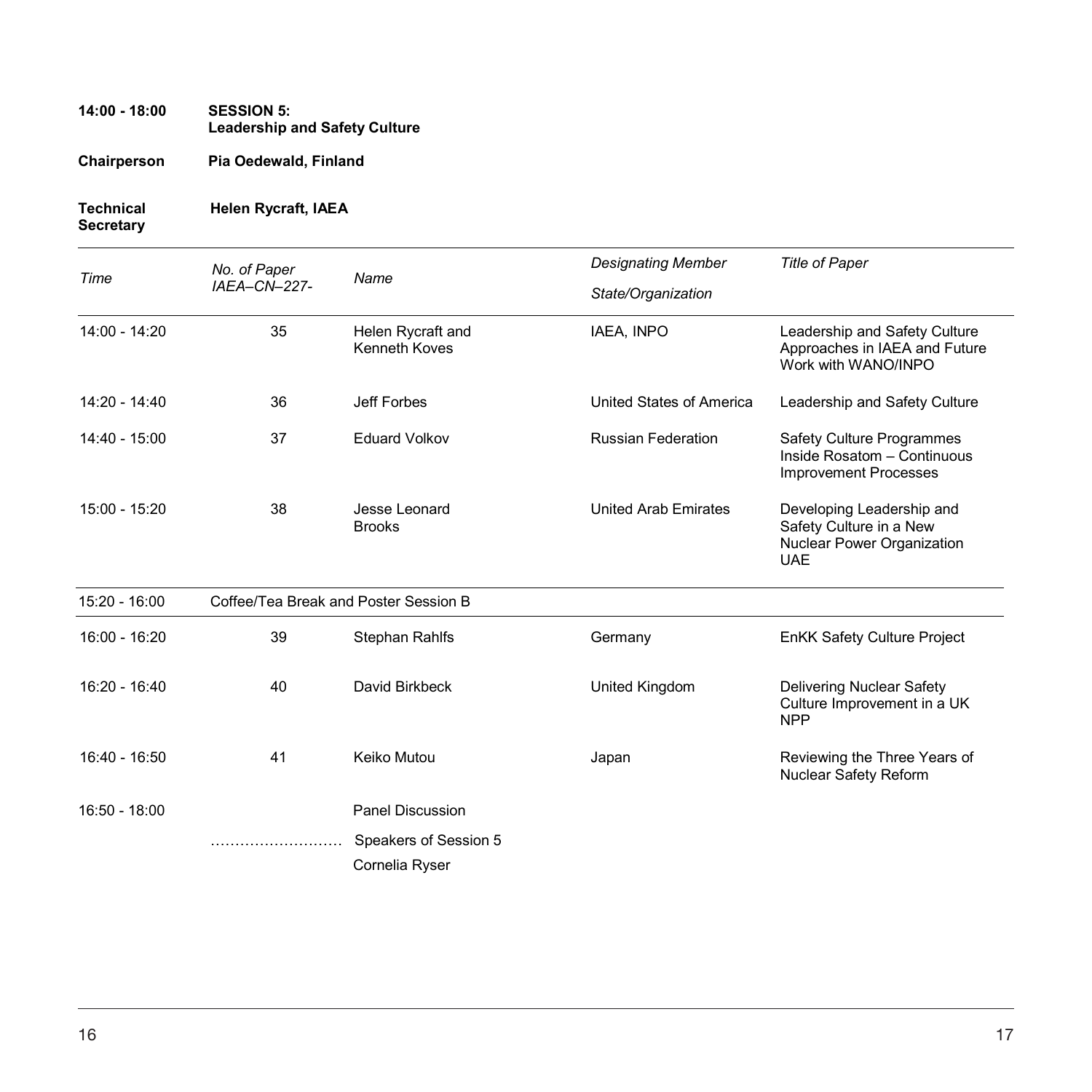### **FRIDAY, 26 JUNE 2015**

- **09:00 - 12:30 SESSION 6: Long Term Operation**
- **Chairperson Christopher Miller, United States of America**

**Technical Robert Krivanek, IAEA Secretary**

*Time No. of Paper IAEA–CN–227- Name Designating Member State/Organization Title of Paper* 09:00 - 09:20 42 Robert Krivanek IAEA IAEA Activities to Support Safe LTO 09:20 - 09:40 43 Andrei Blahoianu Canada Status of Canadian NPPs` LTO Preparation 09:40 - 10:00 **44** Andre De Jong Netherlands Borssele NPP LTO Project 10:00 - 10:20 45 Jan Linder Sweden Status of Swedish NPPs` LTO Preparation 10:20 - 11:00 Coffee/Tea Break 11:00 - 11:20 46 Sandor Ratkai Hungary Paks NPP LTO Project 11:20 - 11:40 47 Sherry Bernhoft United States of America EPRI LTO Program, Results and Challenges 11:40 - 12:30 Panel Discussion Speakers of Session 6 Allen Hiser

12:30 - 13:30 Lunch Break

### **13:30-15:00 Closing Session**

**Session Chairpersons' summaries**

**Chairperson's summary**

**Closing remarks**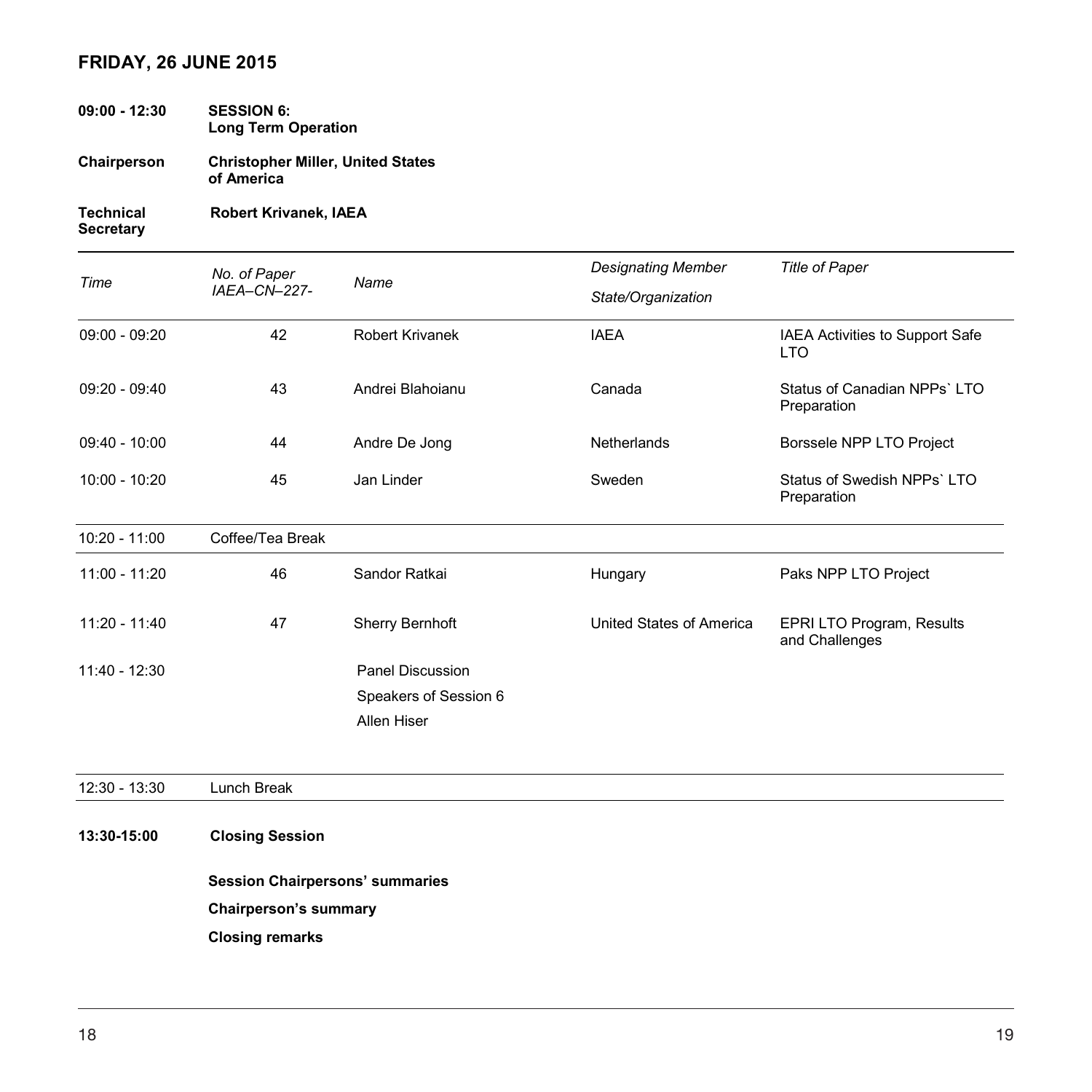## **POSTERS**

# **Poster Session A: Wednesday, 24 June 2015**

**From 10:20 to 11:00 and from 15:30 to 16:00**

| No of Poster<br><b>IAEA-CN-227-</b> | Name               | Designating<br>Member<br>State/Organization | <b>Title of Paper</b>                                                                                                                                  |
|-------------------------------------|--------------------|---------------------------------------------|--------------------------------------------------------------------------------------------------------------------------------------------------------|
| 1                                   | M. Kandil          | Egypt                                       | Safety Improvement of Nuclear Reactor Using Adaptive<br><b>Resonance Network</b>                                                                       |
| 5                                   | S. Epstein         | United States of<br>America                 | Post-Fukushima Actions in Japan: How Do They Improve Safety                                                                                            |
| 8                                   | M. Gajdos          | Slovakia                                    | Pre and Post-Fukushima Safety Enhancements in Slovenske<br>Elektrarne, Subsidiary of ENEL                                                              |
| 11                                  | J. Tsoglin         | Germany                                     | Improvement of Operational Safety of NPP, a Possible Solution                                                                                          |
| 12                                  | G. Arvind Paul     | India                                       | Safety Reviews and Up-grades Carried out in Indian NPPs Post<br>Fukushima                                                                              |
| 14                                  | M. Lankin          | <b>Russian Federation</b>                   | Relationship of Knowledge-based and Rule-based Approaches<br>as it is Provided in New Russian Safety Guide on Accident<br><b>Management Procedures</b> |
| 15                                  | A. M. Gomez-Torres | Mexico                                      | Hydrogen Transport Analysis for a Proposed Hard Vent<br>Containment System for the NPP Laguna Verde                                                    |
| 16                                  | J. Zdarek          | Czech Republic                              | In Vessel Mel Retention Strategy for VVER 1000/320 Units                                                                                               |
| 21                                  | R. Arians          | Germany                                     | German Information Notice Concerning the Fukushima Accident<br>and Measures Taken in German NPPs                                                       |
| 25                                  | R. Godbole         | India                                       | Post-Fukushima Operational Safety Improvements in Indian NPS                                                                                           |
| 35                                  | M. I. Khan         | Pakistan                                    | Measures to Cater Prolong Station Black Out (SBO) Conditions<br>at KANUPP in the Light of Fukushima Lesson Learned                                     |
| 50                                  | S. Kolesov         | Ukraine                                     | Results of Ukrainian NPPs Self-Assessment in the Area of<br>Severe Accident Management Based on IAEA SSR-2/2, NS-G-<br>2.15 and WANO POC               |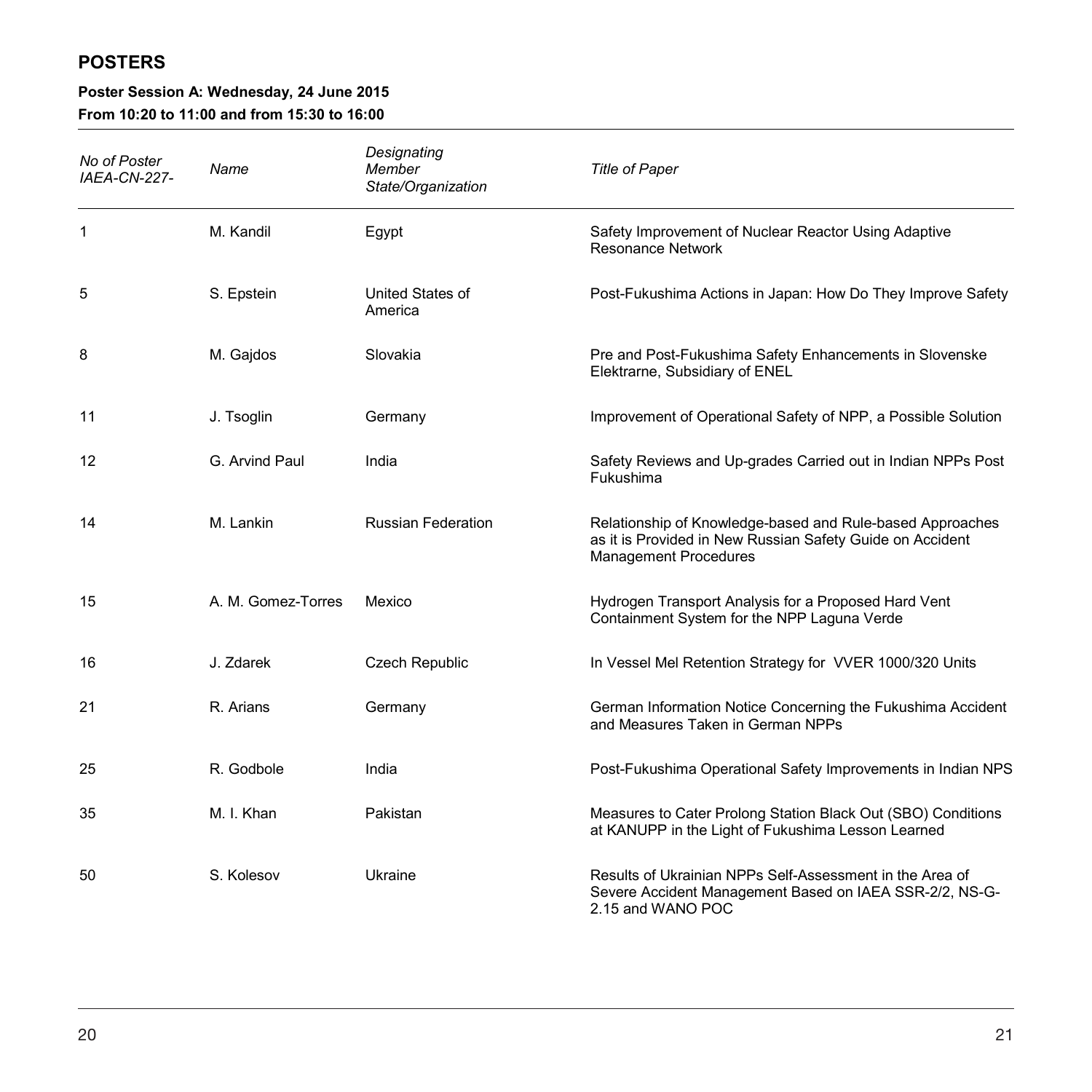## **Poster Session B: Thursday, 25 June 2015**

## **From 10:20 to 10:40 and from 15:20 to 16:00**

| No of Poster<br>IAEA-CN-227- | Name                           | Designating<br>Member<br>State/Organization | <b>Title of Paper</b>                                                                                                           |
|------------------------------|--------------------------------|---------------------------------------------|---------------------------------------------------------------------------------------------------------------------------------|
| 3                            | Z. Bricman Rejc                | Slovenia                                    | Periodical Update of Loss of Offsite Power Frequency                                                                            |
| 4                            | D. Serbanescu                  | Romania                                     | Systematic Biased in NPP Event Reviews and their Impact on<br>Learning Process                                                  |
| 6                            | A Ballesteros Avila            | European<br>Commission                      | Ageing Management Programme on WWER Reactor Vessel<br>Surveillance                                                              |
| 17                           | M. Peinador Veira              | European<br>Commission                      | The European Clearinghouse for NPP Operating Experience<br>Feedback: A Network or Regulators and TSOs Operated by the<br>EC/JRC |
| 18                           | D. H. Lee                      | Republic of Korea                           | Operating Experience Feedback of Korea on the Steam<br>Generator Tube Leak at Hasibit Unit 3                                    |
| 22                           | Z. Masood                      | Malaysia                                    | Development of Operational Experience Feedback System for<br>the Malaysian PUSPATI TRIGA Reactor                                |
| 24                           | K. Klucarova                   | Slovakia                                    | Preparation of Mochovce NPP Unit 3&4 Commissioning from the<br>View Point of Operational Safety                                 |
| 27                           | A. Ordubekyan                  | Armenia                                     | ANPP Operational Safety Improvement Program                                                                                     |
| 29                           | S. A. Birikorang               | Ghana                                       | Operational Review Protocol for Ghana Research Reactor-1                                                                        |
| 36                           | L. Ostrom and C.<br>Wilhelmsen | United States of<br>America                 | Factoring Safety Culture into a Risk Framework                                                                                  |
| 37                           | A. Altinyollar and F.<br>Saral | Turkey                                      | A Method for Measurement of Safety Culture in an Organization                                                                   |
| 38                           | Y. Jeong                       | Republic of Korea                           | The Status of KHNP's Long Term Operation                                                                                        |
| 39                           | B. Yun                         | Republic of Korea                           | The Performance of Stress Test and Life Extension of Wolsung<br>Unit1                                                           |
| 42                           | N. Magbul                      | Pakistan                                    | Post Fukushima Operational Safety Upgrades in NPPs of<br>Pakistan; a Regulatory Perspective                                     |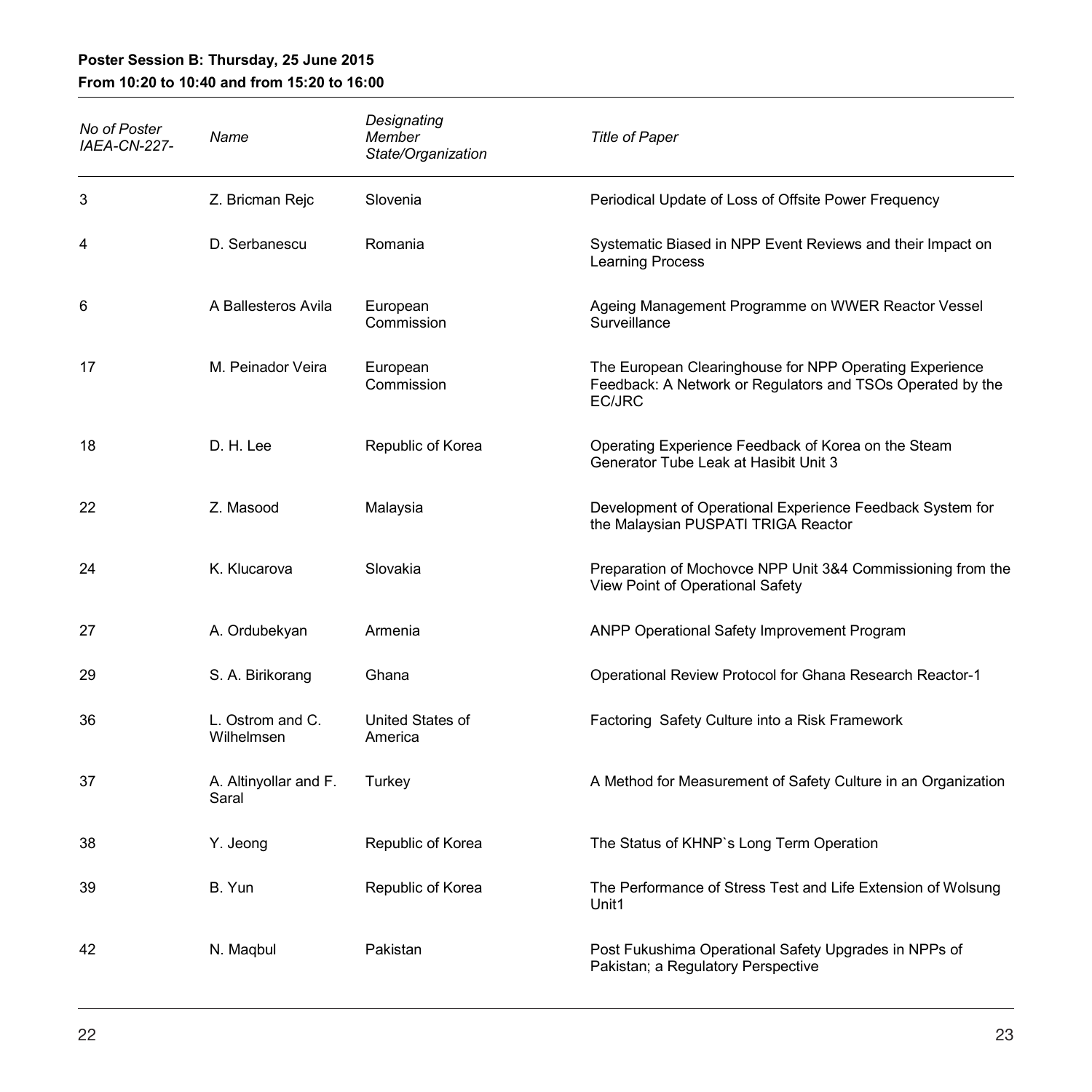| 43 | S. Bhatti  | Pakistan    | <b>PNRA Safety Culture Improvement Program and its Contribution</b><br><b>Towards Regulatory Oversight</b> |
|----|------------|-------------|------------------------------------------------------------------------------------------------------------|
| 44 | G. Schwarz | Switzerland | Long Term Operation of the First Generation of Swiss Nuclear<br><b>Power Plants</b>                        |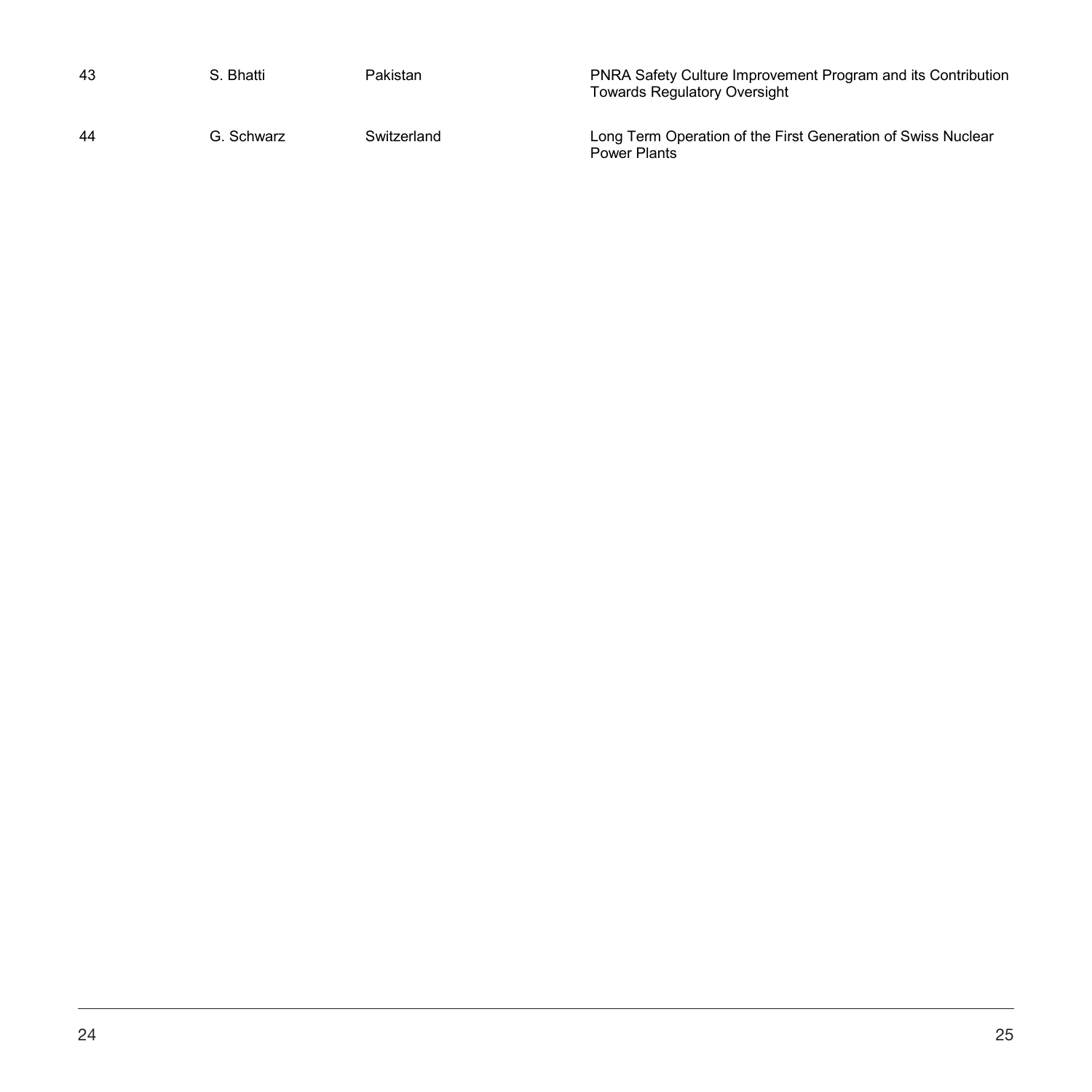### **PARTICIPATION IN IAEA SCIENTIFIC MEETINGS**

Governments of Member States and those organizations whose activities are relevant to the meeting subject matter are invited to designate participants in IAEA scientific conferences and symposia. In addition, the IAEA itself may invite a limited number of scientists as invited speakers. Only participants designated or invited in this way are entitled to present papers and take part in the discussions.

Representatives of the press, radio, television or other information media and members of the public, the latter as "observers", may also be authorized to attend, but without the right to take part in the proceedings.

Scientists interested in participating in any of the IAEA meetings should request information from the Government authorities of their own countries, in most cases the Ministry of Foreign Affairs or national atomic energy authority.

### **PUBLICATIONS**

#### **Proceedings**

The proceedings of the conference containing all presentations and posters delivered at the meeting, as well as the findings and recommendations, will be published by the IAEA as soon as possible after the conference.

#### **Orders**

All IAEA publications may be ordered at the Registration Desk or directly from the Sales and Promotion Unit, International Atomic Energy Agency, P.O. Box 100, A-1400 Vienna, Austria. Fax: (+43 1) 2600-29302 Email: sales.publications@iaea.org Internet: http://www.iaea.org/books

#### **IAEA PUBLICATIONS RELATED TO THE SUBJECT OF THE SYMPOSIUM**

| IAEA-TECDOC-1653               | <b>Best Practices in</b><br>the Management of an<br><b>Operating Experience</b><br>Programme at Nuclear Power<br>Plants                         | 2010 |
|--------------------------------|-------------------------------------------------------------------------------------------------------------------------------------------------|------|
| IAEA-TECDOC-1756               | Root Cause Analysis<br>Following an Event at a<br>Nuclear Installation:<br>Reference Manual                                                     | 2015 |
| <b>STI/PUB/1243</b>            | A System for the Feedback of<br>Experience from Events in<br>Nuclear Installations                                                              | 2005 |
| I EPR-Natural Disaster<br>2013 | <b>Emergency Preparedness</b><br>and Response:                                                                                                  |      |
| STI/PUB/1253                   | Application of the<br>Management System for<br><b>Facilities and Activities Safety</b><br>Guide                                                 | 2006 |
| <b>STI/PUB/1392</b>            | The Management System for<br><b>Nuclear Installations Safety</b><br>Guide                                                                       | 2009 |
| STI/PUB/1210                   | Safety Culture in the<br>Maintenance of Nuclear<br><b>Power Plants</b>                                                                          | 2005 |
| STI/PUB/1555                   | Safety Culture during Pre-<br>operational Phases of<br>Nuclear Power Plant Projects                                                             | 2012 |
| STI/PUB/1675                   | Ageing Management for<br><b>Nuclear Power Plants:</b><br>International Generic Ageing<br>Lessons Learned (IGALL)                                | 2015 |
| IAEA-SVS-26                    | <b>SALTO Peer Review</b><br>Guidelines: Guidelines for Peer<br>Review of<br>Safety Aspects of Long Term<br>Operation<br>of Nuclear Power Plants | 2014 |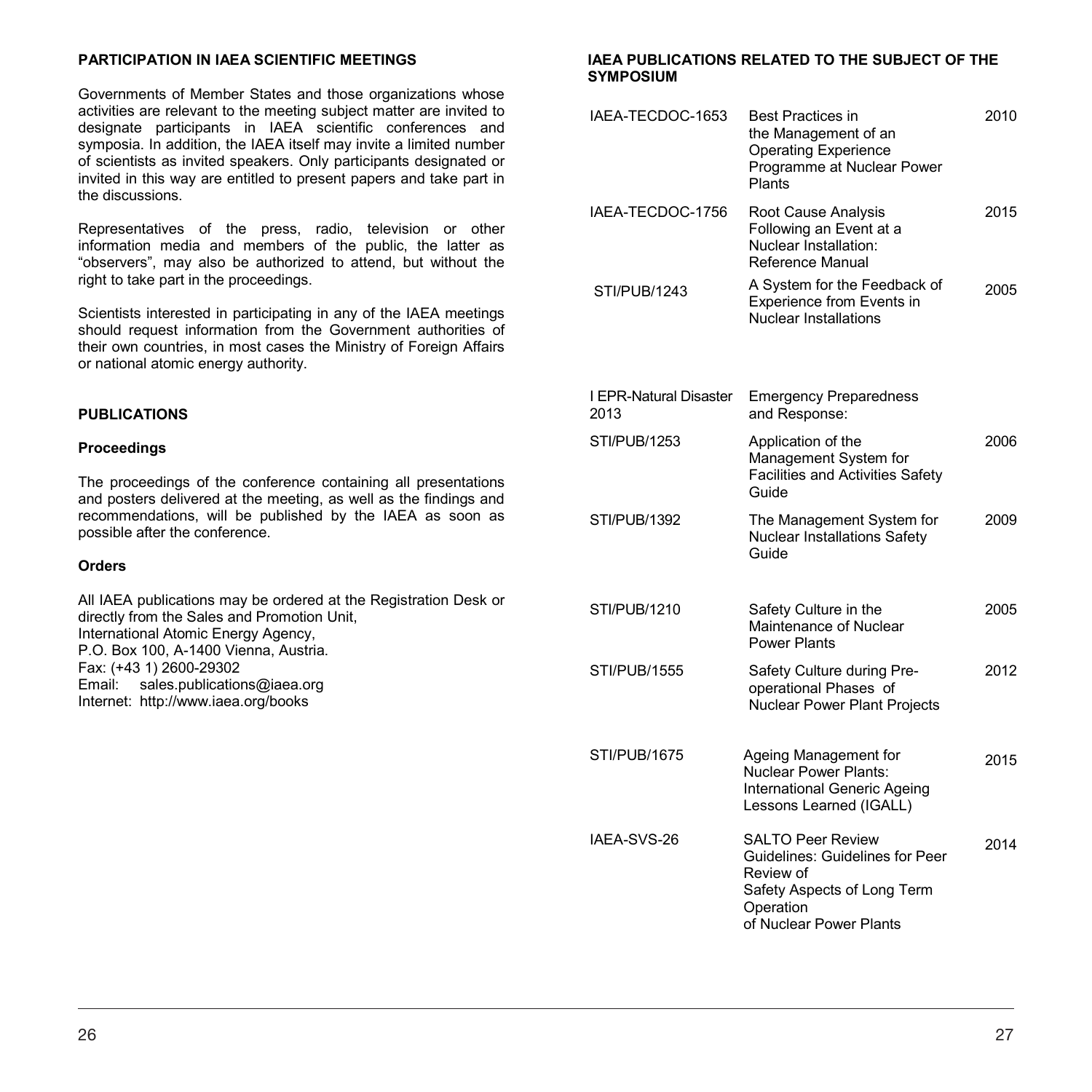| IAEA-TECDOC-1736                      | Approaches to Ageing<br>Management for Nuclear Power<br><b>Plants International Generic</b><br>Ageing Lessons Learned<br>(IGALL) Final Report | 2014          |
|---------------------------------------|-----------------------------------------------------------------------------------------------------------------------------------------------|---------------|
| S STI/PUB/1340                        | Safe Long Term Operation of<br>Nuclear Power Plants                                                                                           | 2008          |
| STI/PUB/1373                          | Ageing Management for<br><b>Nuclear Power Plants Safety</b><br>Guide                                                                          | 2009          |
| IAEA/PUB/CAT/<br>2014/15              | Publications Catalogue 2014-<br>2015                                                                                                          | 2014-<br>2015 |
| Safety Series No. 75-<br>INSAG-4      | <b>Safety Culture</b>                                                                                                                         | 1991          |
| Safety Series No. 75-<br>INSAG-15     | Key Practical Issues in<br><b>Strengthening Safety Culture</b>                                                                                | 2002          |
| <b>Safety Report Series</b><br>No. 42 | Safety Culture in the<br>Maintenance of Nuclear Power<br>Plants                                                                               | 2005          |
| Safety Report Series:<br>No 74        | Safety Culture during Pre-<br>Operational Phases of Nuclear<br><b>Power Plant Projects</b>                                                    | 2012          |